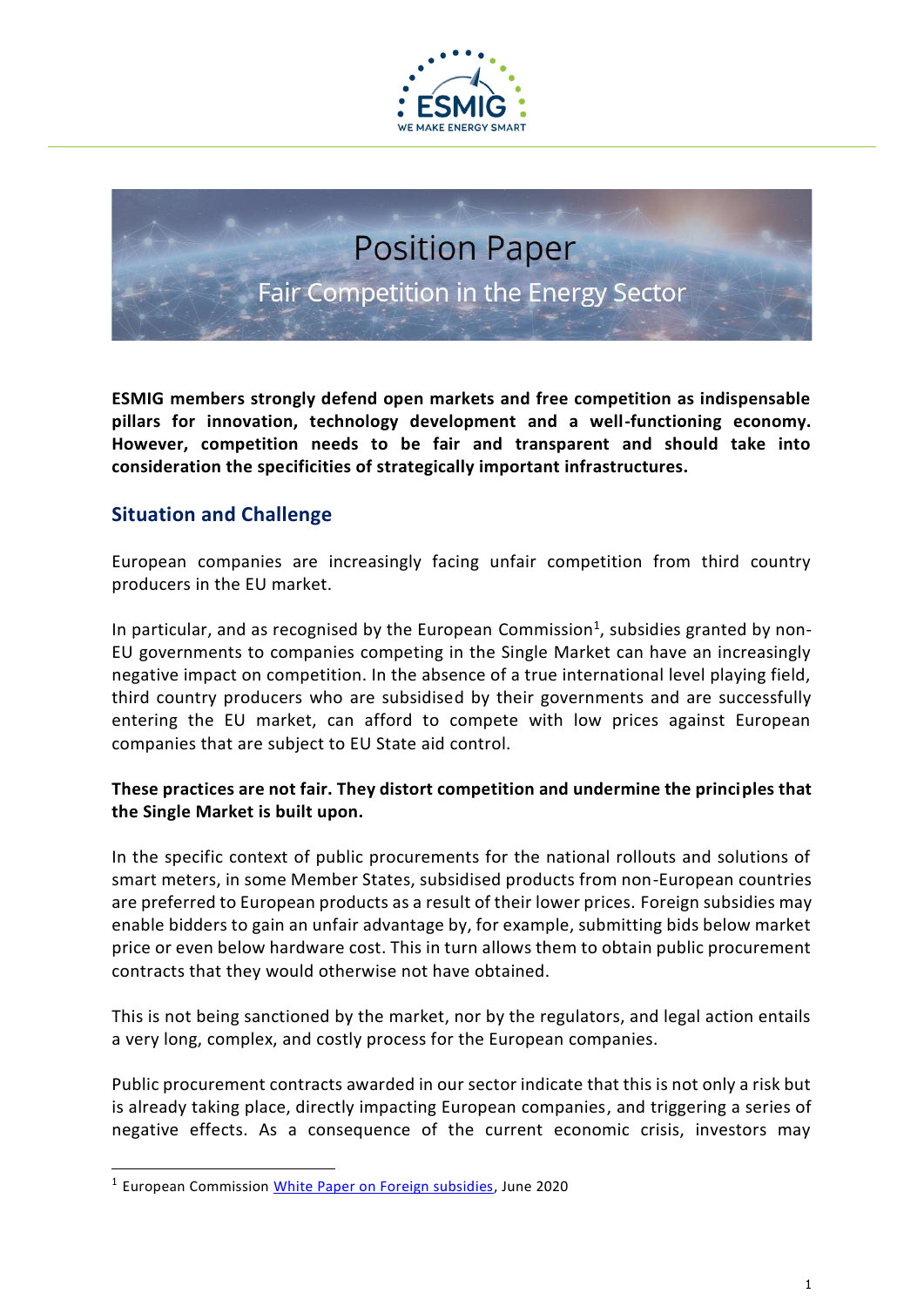

increasingly look to lower costs on the infrastructure and thus encourage this practice which could eventually become the "new normal".

These advantages can also result from national laws in third countries which have poorer social labour and environmental standards.

### **Consequences and risks we want to avoid**

The opaque and unregulated practices described above ultimately cause a series of risks. The EU has already in the past experienced the negative consequences when the price becomes the only strategy for making decisions, or better said, when there is no strategy.

- 1. **Safety of mission critical infrastructure**: Smart meters control the flow of energy throughout Europe. As they are connected and can be remotely controlled, malicious access to the system can risk the safety of the electricity grid and mission critical infrastructure. Of particular importance is the Head-End-System at the backend and the communication technology used in smart meters. This is the single-entry point of possible remote attacks on smart meters.
- 2. **Data security and sovereignty**: The success of smart metering roll outs depends on the quality of the data generated and transmitted. Compromises to the security of this data can impact privacy and safety of European citizens. Hence, implementing steps in the supply chain to guarantee data security and sovereignty  $-$  on the meter, in transit and when stored on the back-end, are essential.
- 3. **Risk of compromising Europe's strategic autonomy**: depending on non-EU technology and solution providers can have serious consequences for the complex value chain in our sector. Communication technology is essential for smart metering and the energy transition success and is also at the heart of geo-political tensions. Europe needs to adopt policies that mitigate the risk linked to communication technology supply chains and security.
- 4. **Risk of losing global leadership in energy infrastructure and smart energy solutions**: Europe is a world-wide leader and standard setter in an innovative industry which is a key enabler for the cost-efficient dual green and digital transformation.
- 5. **Risk of technology deficit**: with certain industries leaving the EU, Europe will become completely dependent on third countries.
- 6. **Risk of unemployment**: due to similar situations mentioned above, many industries were wiped from the EU economy, causing unemployment. This is a major concern in relation to post-corona economic recovery.
- 7. **Risk of deploying products and solutions of poorer-quality and with lower environmental standards**: The EU industry has taken important steps to align with the objectives of the green transition and decarbonisation. We are fulfilling all the given challenges of implementing circular economy, and in the end being defeated at public procurement tenders by producers who have not implemented high environmental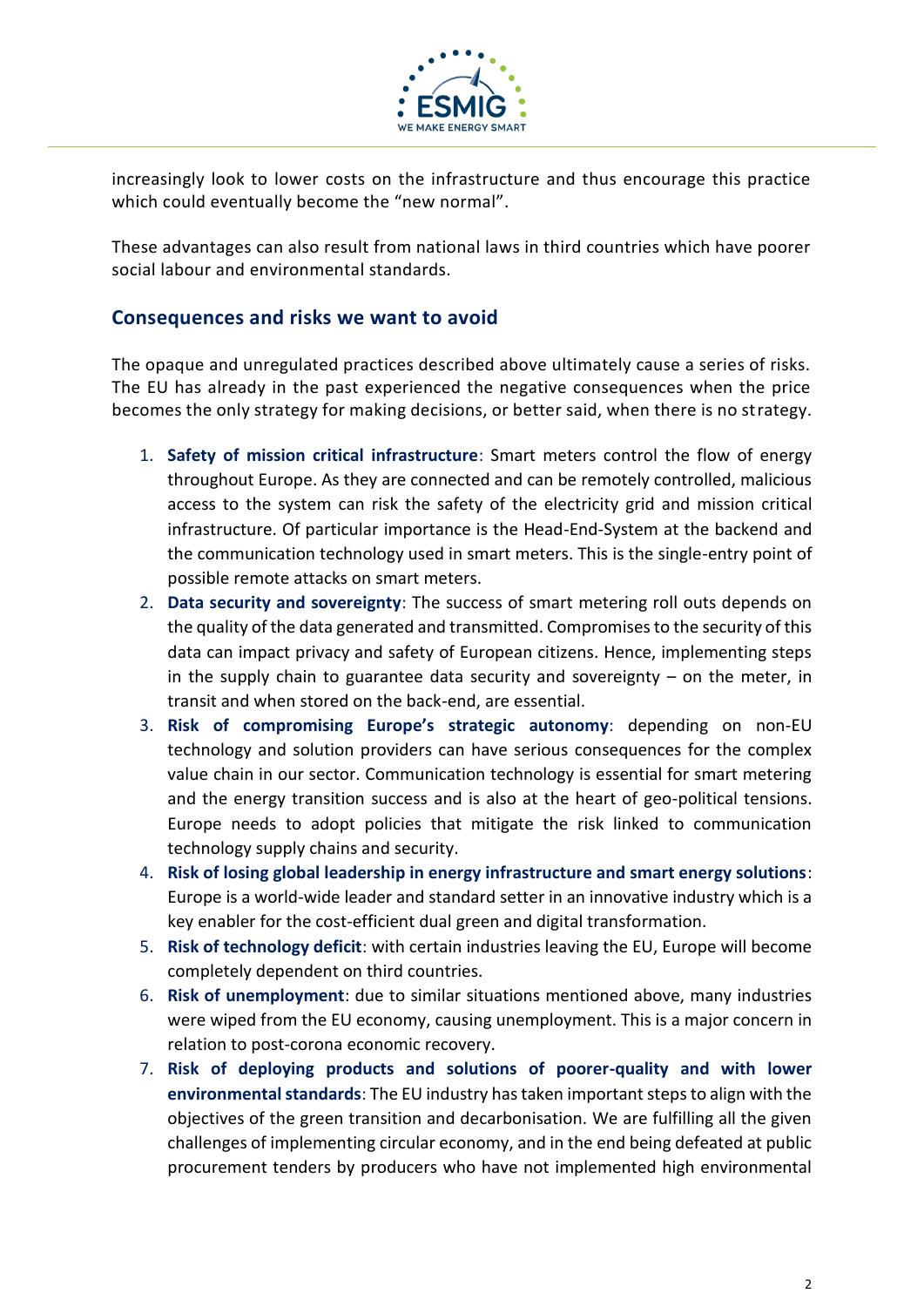

standards or low carbon strategies. In addition to this, carrying out cross-globe logistics leads to a higher CO2 footprint contradicting the goals set out for decarbonisation.

- 8. **Risk of deploying products and solutions manufactured with poorer social and labour standards**: labour standards and related legislation is at the highest level in the EU, with continuous improvements. Therefore, we think this is of equal importance when overseeing non-EU country competition. Low prices are often achieved at as a result of lower labour standards and a disregard for the welfare of employees.
- 9. **Risk of dependence**: Lessons we all have learned from the COVID-19 crisis are to be resilient and strategically independent. This means implementing shorter supply chains and driving towards carbon neutral technology and practices, thus resulting in a stronger European economy.

## **Proposal for the way forward**

**ESMIG sees an urgent need to act on foreign subsidies in the energy sector,** particularly in the context of public procurements. The European Commission should introduce mechanisms whereby bidders would have to notify the contracting authority of financial contributions received from non-EU countries. There is a need to introduce fairness and transparency in all competition at EU level, in particular non-EU competitors competing within public procurement in the EU.

#### **ESMIG sees an urgent need to legislate and reinforce high-level standards and level out all competitors on:**

- 1. **Safety of mission critical infrastructure:** EU energy management is already dependent on third countries due to the sourcing of energy. In addition, the infrastructure to distribute and consume this energy is equally important and cannot be risked. Europe cannot afford the risks involved in taking backdoors that may bring down energy grids, and with it, other associated critical infrastructure. At the same time, these technologies are essential for enabling the energy transition. Hence, Europe should have adequate mechanisms in place to ensure that no outside actor can manipulate European infrastructure through technology or financial aspects that seemingly make it cheaper to use but could have drastic long-term consequences.
- 2. **Data and privacy**: achieving the energy transition and digitalisation while maintaining the privacy and data security of Europe's citizens is essential. This involves using existing laws and technology, while also certifying the supply chain for these technologies, to ensure that no external actor can manipulate it in compromising European rights and laws.
- 3. **Corporate social responsibility**: we call for decent labour standards that are required from all businesses competing within Europe. Development of EU strategic